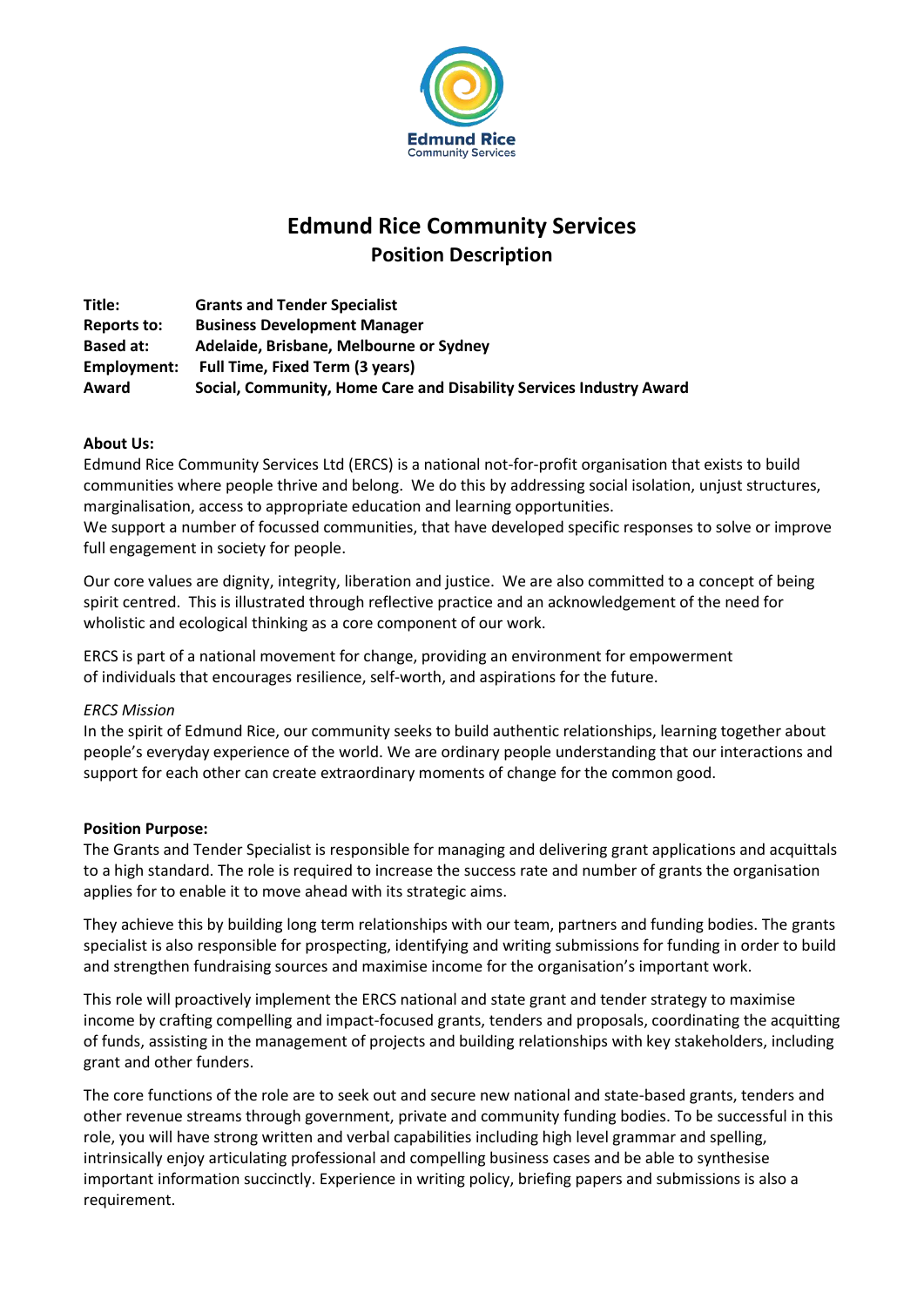# **Key Accountabilities and Responsibilities:**

| <b>Business</b><br><b>Development</b> | Work in collaboration with management and services to identify key priority<br>$\bullet$<br>areas and opportunities                                                     |
|---------------------------------------|-------------------------------------------------------------------------------------------------------------------------------------------------------------------------|
|                                       | Identify potential funding opportunities which align with our programs and<br>٠                                                                                         |
|                                       | causes                                                                                                                                                                  |
|                                       | Maintain a database of relevant funding opportunities<br>$\bullet$                                                                                                      |
| Prepare, submit and<br>acquit grants  | Conduct the full process of preparing, writing, submitting and managing grant<br>$\bullet$                                                                              |
|                                       | applications and proposals to strict deadlines                                                                                                                          |
|                                       | Research and prepare submissions, including costings, with a clear emphasis on<br>$\bullet$                                                                             |
|                                       | how the proposal meets the objectives of the funder                                                                                                                     |
|                                       | Ensure timely submission of grant applications, application amendments, and<br>$\bullet$                                                                                |
|                                       | acquittals in accordance with the funder guidelines                                                                                                                     |
|                                       | Regular and timely maintenance of grants and funder registers<br>$\bullet$                                                                                              |
|                                       | Monthly reporting on all grants and outcomes<br>$\bullet$                                                                                                               |
|                                       | Coordination of Grants Working Group, to ensure appropriate governance,<br>$\bullet$                                                                                    |
|                                       | including scheduling of meetings and subsequent documentation                                                                                                           |
|                                       | Monitoring of activities and programs funded by grants to ensure compliance<br>$\bullet$                                                                                |
| <b>Operational Support</b>            | with funder guidelines                                                                                                                                                  |
| and Reporting                         | Support content requirements for communications and engagement activity e.g.<br>$\bullet$                                                                               |
|                                       | pledges newsletters, social media                                                                                                                                       |
|                                       | Perform functions of financial administration and reporting to include, but not<br>$\bullet$                                                                            |
|                                       | limited to: drafting budgets for tenders and grant applications, work with the                                                                                          |
|                                       | finance team to jointly administer grant funds                                                                                                                          |
|                                       | On occasion you may be asked to support the preparation of tender documents<br>٠                                                                                        |
|                                       | Ensure all fundraising practices comply with ERCS's policies and are compliant<br>$\bullet$<br>with relevant national and state data protection and privacy regulations |
|                                       | Adhere to fundraising best practice<br>$\bullet$                                                                                                                        |
|                                       | Ensure all legal, funder and statutory requirements pertaining to the position                                                                                          |
|                                       | $\bullet$<br>are met including serious incidents, reportable conduct and mandatory                                                                                      |
| Governance                            | reporting (child safety)                                                                                                                                                |
|                                       | Foster a culture where risks are identified and appropriately managed<br>$\bullet$                                                                                      |
|                                       | Report areas of serious risk to next level manager and work together to mitigate<br>$\bullet$                                                                           |
|                                       | those risks                                                                                                                                                             |
|                                       | Understand sector reform and support change within procedures and processes,<br>$\bullet$                                                                               |
|                                       | advising of required changes to improve performance and client outcomes                                                                                                 |
|                                       | Responsible for all reporting and electronic filing/documentation<br>$\bullet$                                                                                          |
| <b>Finance and record</b>             | Ensure accuracy in all forms of reporting, and provision in a timely manner<br>٠                                                                                        |
| management                            | Ensure accurate and current records are maintained<br>$\bullet$                                                                                                         |

# **Organisational Accountabilities and Responsibilities**

| Operate as a Team<br><b>Member</b> | Contribute to the efficient and effective functioning of the team in order to<br>meet organisational objectives. This includes demonstrating appropriate and<br>professional workplace behaviours, providing assistance and support to team<br>members and personnel of ERCS, and undertaking other key responsibilities or<br>activities as directed by the ERCS Operations Manager.<br>Communicate with personnel internal and external to team to ensure<br>understanding of distribution of workload and awareness of timeframes.<br>Collaborate with personnel both internal and external to ERCS as required. |
|------------------------------------|---------------------------------------------------------------------------------------------------------------------------------------------------------------------------------------------------------------------------------------------------------------------------------------------------------------------------------------------------------------------------------------------------------------------------------------------------------------------------------------------------------------------------------------------------------------------------------------------------------------------|
| <b>Diversity</b>                   | Demonstrate a commitment to the value of diversity by being open to the<br>$\bullet$<br>perspective of others and being courteous and respectful.                                                                                                                                                                                                                                                                                                                                                                                                                                                                   |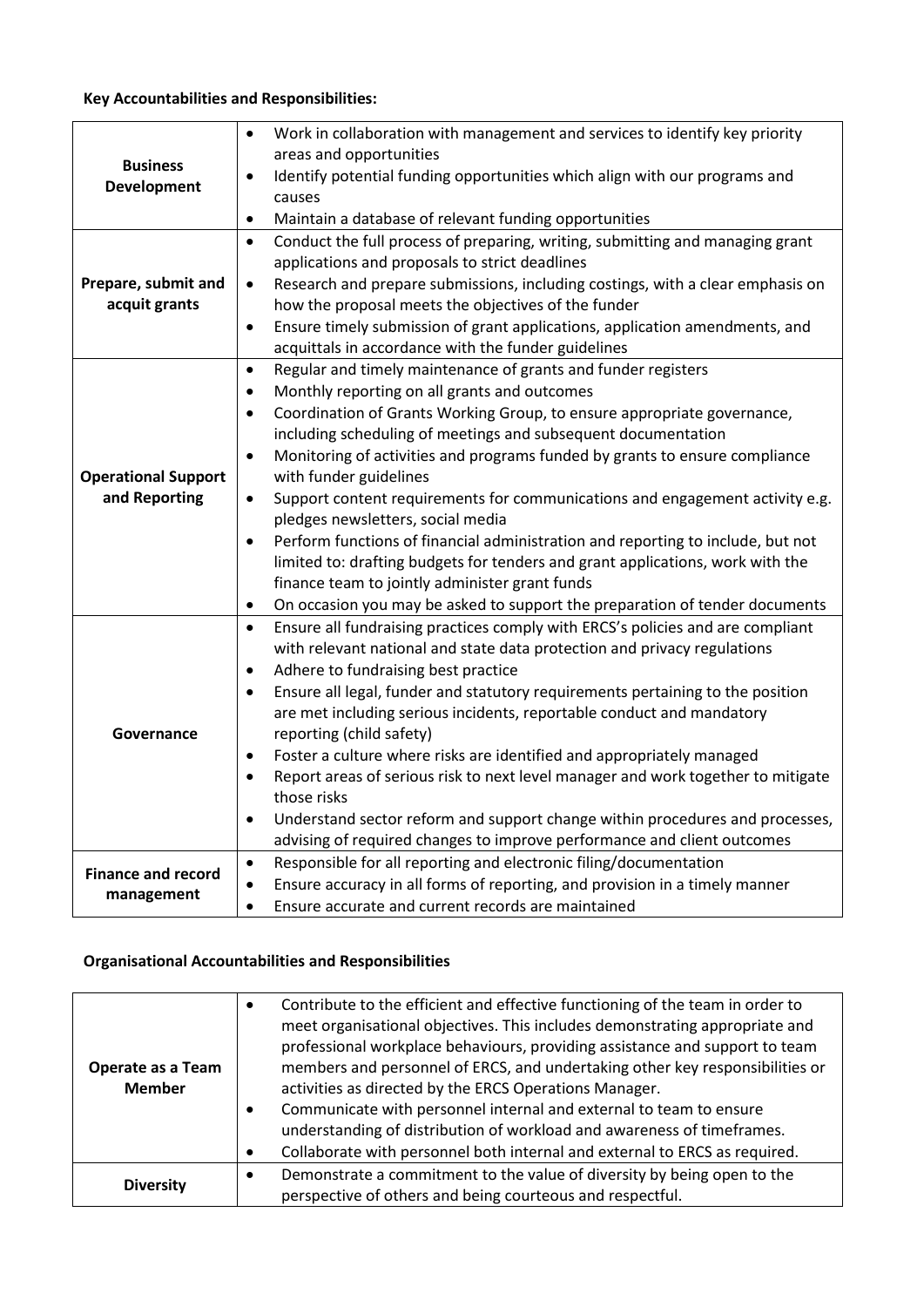| <b>Work Health and</b><br><b>Safety</b>                            | Be proactive in caring for the health and safety of all people working within<br>$\bullet$<br>ERCS and visiting our organisation.<br>Proactively ensure all appropriate actions are taken to implement the WHS<br>$\bullet$<br>policies, procedures, training and legislative requirements.<br>Actively participate in training, report hazards and speak up when behaviour is<br>$\bullet$<br>not acceptable.                                                                                                                                                                                                                                                                                                                                                                                           |
|--------------------------------------------------------------------|----------------------------------------------------------------------------------------------------------------------------------------------------------------------------------------------------------------------------------------------------------------------------------------------------------------------------------------------------------------------------------------------------------------------------------------------------------------------------------------------------------------------------------------------------------------------------------------------------------------------------------------------------------------------------------------------------------------------------------------------------------------------------------------------------------|
| Safeguarding of<br><b>Children and</b><br><b>Vulnerable Adults</b> | At all times act within the organisation's Child and Vulnerable Adults policies,<br>$\bullet$<br>code of conduct and procedures and commit to the fostering of a culture of<br>safety and care for the protection of children and vulnerable adults and a zero-<br>tolerance approach to any abuse.<br>Ensure all relevant legislative and regulatory requirements are met including<br>٠<br>undertaking screening for suitability to work with children, youth and<br>vulnerable people.<br>If working with children, demonstrate an understanding of children's<br>$\bullet$<br>development needs and culturally safe practices.<br>Follow procedures in relation to identifying and reporting child abuse.<br>$\bullet$<br>Participate in ongoing Child safety training and supervision.<br>$\bullet$ |
| <b>Risk and</b><br>Governance                                      | Operate in line with ERCS policies, code of conduct, ethics and values.<br>$\bullet$<br>Raise awareness of the ERCS policies, code of conduct, ethics and values with<br>$\bullet$<br>staff and volunteers.<br>Actively participate in training and report risks.<br>٠<br>Alert the LAC and appropriate relevant local authorities to matters that arise<br>$\bullet$<br>out of conduct at camps which are or may be, of adverse consequence to the<br>health and safety of clients, staff, volunteers, and visitors                                                                                                                                                                                                                                                                                     |
| <b>Continuous</b><br>Improvement                                   | Apply quality management and continuous improvement processes to all<br>$\bullet$<br>activities and programs in Queensland.<br>ERCS recognises that the skills and knowledge of its employees are critical to<br>the success of the organisation. Hence, ERCS:<br>Encourages continuous improvement through educational and formation<br>$\circ$<br>channels<br>Expects personnel to participate in activities including performance<br>$\circ$<br>reviews, training and formation initiatives that lead to continuous<br>improvement, professional development and a deeper understanding of<br>the values of ERCS.                                                                                                                                                                                     |

## **Essential Selection Criteria**

• Relevant tertiary qualification and/or equivalent experience

Qualifications and Experience:

- 
- Excellent track record in identifying funding opportunities, organising information, writing and submitting state and national grant and tender applications and acquitting grants
- Demonstrated ability to craft compelling and effective propositions, policy, briefing papers and submissions
- 3-5 years' work experience in grant and tender writing in the community services sector. Child and Youth and/or not-for-profit organisations preferred
- Versed in the required grant/tender response elements including impact, outcomes and program logics and possess a thorough working knowledge of program budgeting
- Have existing relationships with relevant grant and funding bodies
- Are an active organiser with drive to see projects to their completion